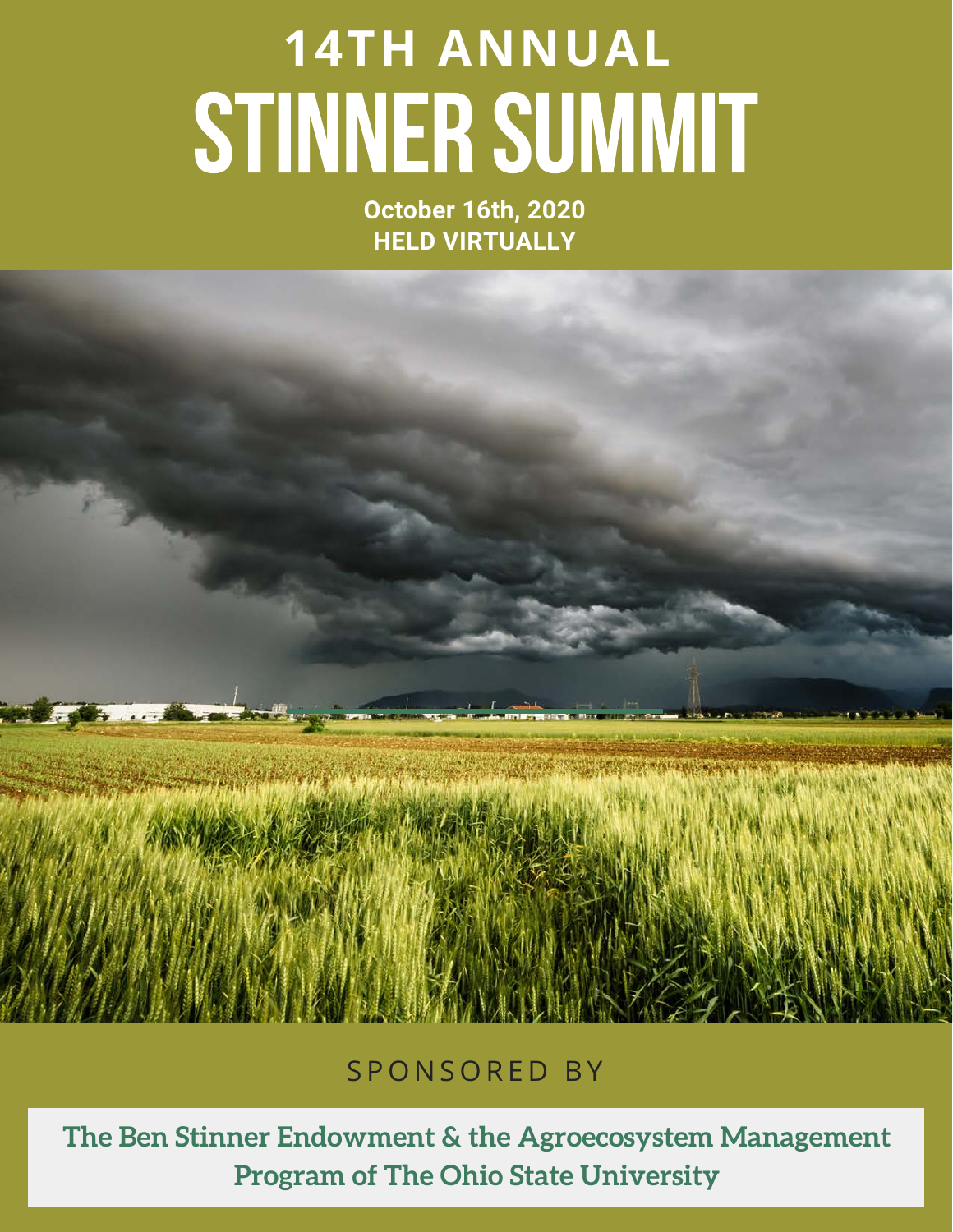#### **2020 STINNER SUMMIT REPORT**

During a typical year, the annual Stinner Summit is held at various venues across the state, rotating from region to region to engage different voices across Ohio. If you were arriving in person, you would likely be greeted by the sight of rolling hills or woodlands, with leaves just starting to turn in the cool weather, and the smell of cinnamon from Debra Stinner's ceremonial cinnamon buns. This year, things were a little different. The global pandemic forced the 2020 Stinner Summit to a virtual platform for the first time, so on October 16, 2020, instead of congregating in person, 69 participants logged into their Zoom accounts to partake in an afternoon of conversation around this years' theme: **Adapting Ohio Agroecosystems for Resilience to the Pandemic and Other Natural Disasters.**



The original inspiration for the Summit was to honor Ben Stinner's rare ability to build relationships based on common interests and his vision, passion, and commitment to building healthy agroecosystems and communities. Casey Hoy, Kellogg Chair in Agricultural Ecosystems Management, kicked off the conference by sharing a set of Ben's slides from 1999, when Ben was the Kellogg Chair. The slides illustrate systems thinking and collaboration, which the Agroecosystem Management Program at OSU and the Stinner Summit embody by bringing people together to share ideas and plan for new collaborative work.



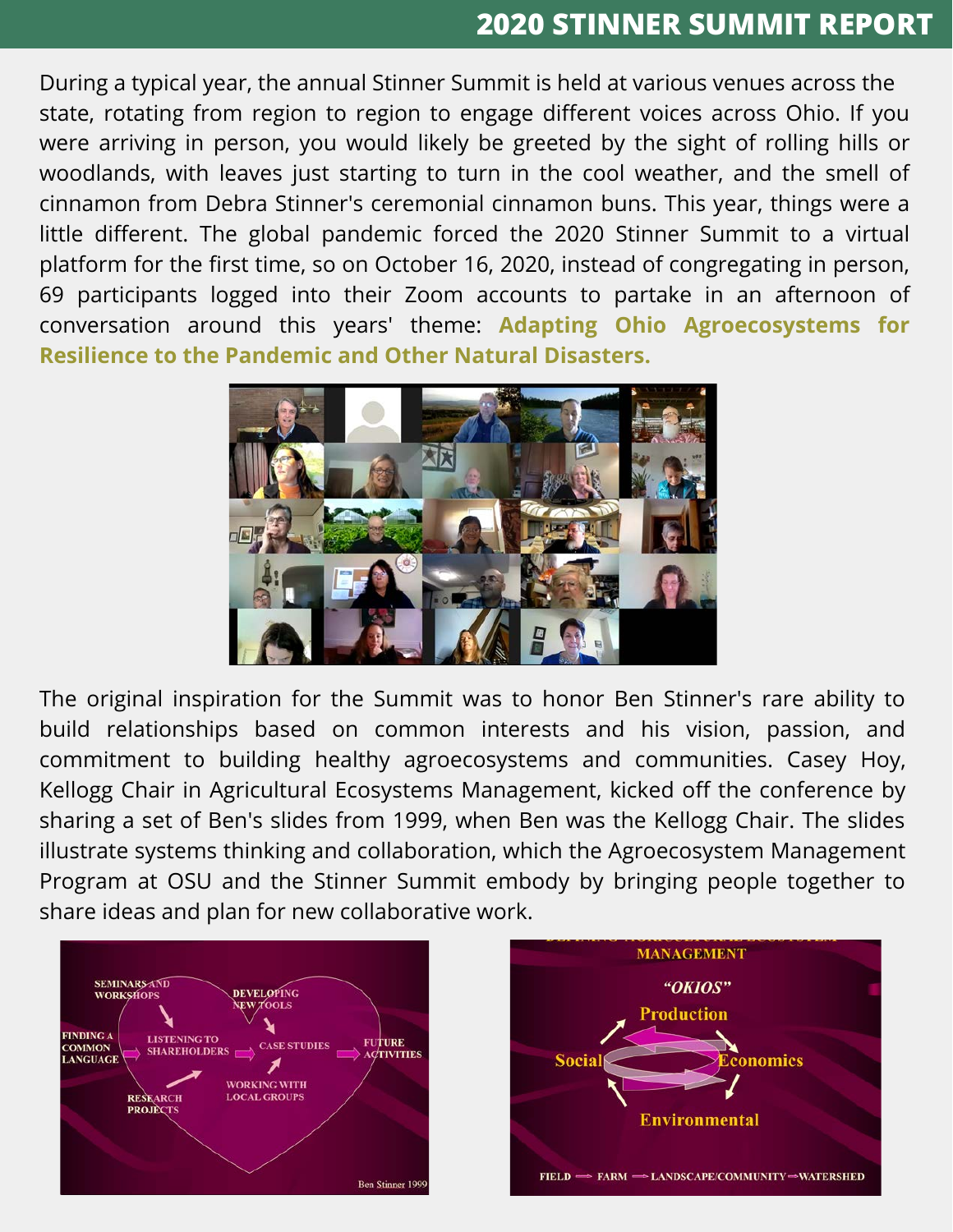With the stage set for collaboration, participants entered virtual breakout rooms to reflect on the impacts that the pandemic has had on their communities and needed responses across agriculture and food systems. Two proposals were brainstormed during the final breakout:

### **Project 1:** Your Local Food System CAN Meet Your Needs With YOU

You can save your local food system by being a part of it. This is the message that collaborators of one group chose to galvanize voices across the food system to become active participants in their local food system. This project will collect and disseminate local food system narratives of how farmers and organizations connect to their communities during emergency times and aim to highlight the stories and artwork from BIPOC communities.

## **Project 2: Promoting Self-Sufficient**  Food Production and Preservation in Low-Resource Communities

A second project emerged from discussions about how to build on the momentum of more people growing their own food during the pandemic. From this starting point, this initiative aims to strengthen existing community-based projects around food selfsufficiency (home gardens, institutional, and community gardens) and support family and individual health and wellness by teaching them how to grow, preserve and cook nutritionally. These initiatives will focus on engaging the North Linden community in Columbus and two nursing assisted living facilities in Lima.

The 2020 Stinner Summit marks an important milestone. This was the final year that Casey Hoy will have led the Stinner Summit in memory of his friend and colleague, the original Kellogg Chair. Since his appointment to the Chair in 2006, Casey has overseen the planning and facilitated the Stinner Summit for each of the last 14 years. The Stinner Summit is firmly established in tradition, Casey assures despite completing his final 5-year term as Kellogg Chair this coming year. "The Stinner Summit will ensure an annual commitment to new ideas for widely shared work on healthier agricultural ecosystems, and that's a fitting tribute to the life and work of our good friend and colleague, Ben Stinner." We look forward to the fresh ideas and new projects emerging from Summits for many years to come.

**ALCOHOL: SEN**